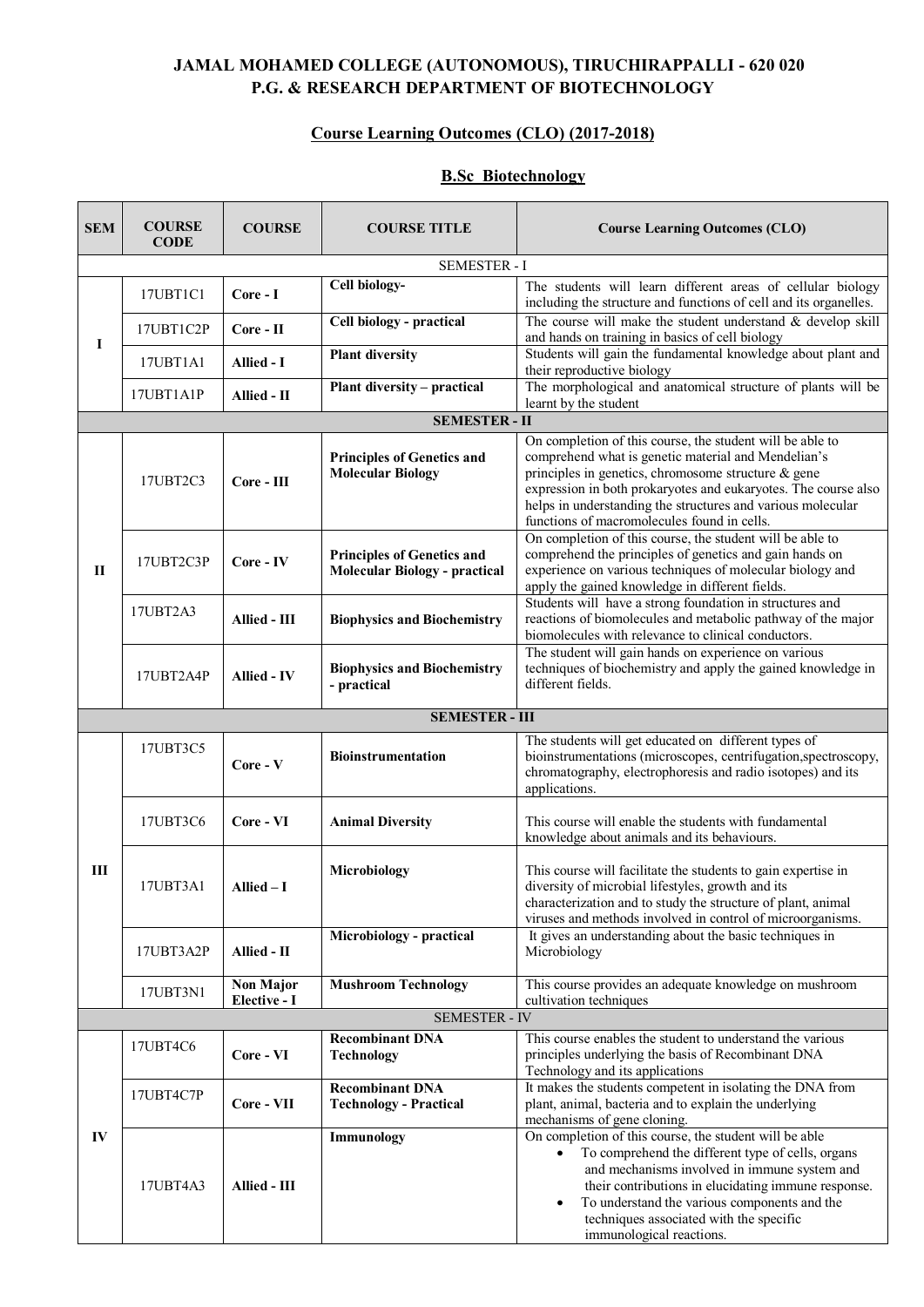|                                                   | 17UBT4A4P                                                      |                     | <b>Immunology - Practical</b>                                  | On completion of this course, the student will be able                                                                    |
|---------------------------------------------------|----------------------------------------------------------------|---------------------|----------------------------------------------------------------|---------------------------------------------------------------------------------------------------------------------------|
|                                                   |                                                                | <b>Allied - IV</b>  |                                                                | To gain hands on experience and develop ideas on                                                                          |
|                                                   |                                                                |                     |                                                                | various immunological techniques that include                                                                             |
|                                                   |                                                                |                     |                                                                | antigen - antibody interactions and quantification of<br>antigen (or) antibody.                                           |
|                                                   |                                                                |                     |                                                                | To develop the knowledge on DNA isolation and                                                                             |
|                                                   |                                                                |                     |                                                                | cell counting from the blood sample                                                                                       |
|                                                   |                                                                | <b>Non Major</b>    | <b>Biofertilizer and Organic</b>                               | The course will make the student aware of the impacts of                                                                  |
|                                                   | 17UBT4N2                                                       | Elective - II       | Farming                                                        | chemical based agriculture and the importance of Biofertilizer                                                            |
|                                                   |                                                                |                     |                                                                | and organic farming.                                                                                                      |
| <b>SEMESTER - V</b><br><b>Plant Biotechnology</b> |                                                                |                     |                                                                | It makes the students understand the principles and techniques                                                            |
|                                                   | 17UBT5C8                                                       | Core - VIII         |                                                                | involved in plant tissue and the concepts of transformation and                                                           |
|                                                   |                                                                |                     |                                                                | achievements of biotechnology in Plants.                                                                                  |
|                                                   |                                                                |                     | <b>Animal Biotechnology</b>                                    | It provides an overview and current developments in different                                                             |
|                                                   | 17UBT5C9                                                       | Core -IX            |                                                                | areas of animal biotechnology for development in animal<br>breeding, reproductive technology and cloning of the cells,    |
|                                                   |                                                                |                     | <b>Environmental Biotechnology</b>                             | E student will know the basic concept and issues of                                                                       |
|                                                   | 17UBT5C10                                                      | $Core - X$          |                                                                | environmental pollution biotechnological treatment to clean up                                                            |
|                                                   |                                                                |                     |                                                                | polluted environments and to create valuable resources for the                                                            |
|                                                   |                                                                |                     |                                                                | human society.                                                                                                            |
|                                                   |                                                                |                     | <b>Plant Biotechnology, Animal</b><br><b>Biotechnology</b> and | On completion of this course, the student will be able to gain                                                            |
|                                                   | 17UBT5C11P                                                     | Core - XI           | <b>Environmental</b>                                           | hands on experience on plant, animal and environmental                                                                    |
|                                                   |                                                                |                     | <b>Biotechnology - Practical</b>                               | biotechniques                                                                                                             |
|                                                   |                                                                |                     |                                                                |                                                                                                                           |
|                                                   |                                                                |                     | Pharmacognosy and                                              | The student will gain knowledge concerned with medicinal<br>drugs obtained from plants or natural sources and understands |
|                                                   |                                                                |                     | Pharmacology                                                   | the general principles of drug action and handling of drugs by                                                            |
|                                                   | 17UBT5M1A                                                      |                     |                                                                | the body and the factors affecting the drug action in body and                                                            |
|                                                   |                                                                | <b>Major Based</b>  |                                                                | drugs used in disorders.                                                                                                  |
|                                                   |                                                                | Elective - I        | <b>Genomics and Proteomics</b>                                 | On completion of this course, the student will be able to                                                                 |
|                                                   | 17UBT5M1B                                                      |                     |                                                                | understand the principles, various                                                                                        |
|                                                   |                                                                |                     |                                                                | databases and tools associated with genomics and proteomics.                                                              |
| V                                                 |                                                                |                     |                                                                | This course will provide basic knowledge of computer and                                                                  |
|                                                   | 17UBT5S2A                                                      |                     | <b>Biostatistics and Computer</b>                              | operating systems and their application in biological sciences                                                            |
|                                                   |                                                                |                     | <b>Applications in Biology</b>                                 | such as packages related to data                                                                                          |
|                                                   |                                                                |                     |                                                                | analysis, data processing and generating graphs. It also                                                                  |
|                                                   |                                                                | <b>Skill Based</b>  |                                                                | provides sufficient knowledge on the recent advances in<br>computer application in biology filed                          |
|                                                   |                                                                | Elective - II       |                                                                |                                                                                                                           |
|                                                   |                                                                |                     | <b>Forensic Science</b>                                        |                                                                                                                           |
|                                                   | 17UBT5S2B                                                      |                     |                                                                | It helps to study the sociological aspects, molecular                                                                     |
|                                                   |                                                                |                     |                                                                | mechanisms and its application in forensic science.                                                                       |
|                                                   |                                                                |                     |                                                                |                                                                                                                           |
|                                                   | 17UBT5S3A<br><b>Skill Based</b><br>Elective - III<br>17UBT5S3B |                     | <b>Textile Science</b>                                         | The student will gain the basic knowledge of textiles and learn                                                           |
|                                                   |                                                                |                     |                                                                | the properties and manufacturing of different fibers.                                                                     |
|                                                   |                                                                |                     |                                                                |                                                                                                                           |
|                                                   |                                                                |                     | <b>Textile Dyeing</b>                                          | It enables the students on eco – friendly processing in textiles.                                                         |
|                                                   |                                                                |                     |                                                                | and develops the skills in dyeing of fabrics.                                                                             |
|                                                   |                                                                |                     |                                                                |                                                                                                                           |
|                                                   | 17UBT5EC1                                                      | <b>Extra Credit</b> |                                                                |                                                                                                                           |
|                                                   |                                                                | Course - I          | <b>Ethnobotany and Herbal</b><br><b>Medicine</b>               | It makes the student to know about Ethnobotany and Herbal<br>Medicine and preparation for human health.                   |
|                                                   |                                                                |                     |                                                                |                                                                                                                           |
|                                                   |                                                                |                     | <b>SEMESTER - VI</b>                                           |                                                                                                                           |
|                                                   |                                                                |                     | <b>Bioprocess Technology</b>                                   | On completion of this course, the student will be able                                                                    |
|                                                   |                                                                |                     |                                                                | To comprehend the microbial exploitation in<br>bioconversion technology.                                                  |
|                                                   | 17UBT6C12                                                      | Core - XII          |                                                                | To understand the various downstream processing<br>$\bullet$                                                              |
|                                                   |                                                                |                     |                                                                | methods and production of industriallysignificant                                                                         |
|                                                   |                                                                |                     |                                                                | products in fermentation.                                                                                                 |
|                                                   |                                                                | $Core - XIII$       | <b>Developmental Biology and</b>                               | On completion of this course, the student will be able                                                                    |
| VI                                                | 14UBT6C13                                                      |                     | <b>Human Physiology</b>                                        | To comprehend the theories and various processes<br>involved in the development of organisms.                             |
|                                                   |                                                                |                     |                                                                | To comprehend the functions of different organs and                                                                       |
|                                                   |                                                                |                     |                                                                | organ systems involved in human Physiology                                                                                |
|                                                   |                                                                |                     |                                                                |                                                                                                                           |
|                                                   | 17UBT6C14                                                      | Core - XIV          | <b>Bioinformatics</b>                                          | This paper introduces the modern fields of Bioinformatics and                                                             |
|                                                   |                                                                |                     |                                                                | helps the students to understand the range of applications of<br>biological software's fields                             |
|                                                   |                                                                |                     |                                                                |                                                                                                                           |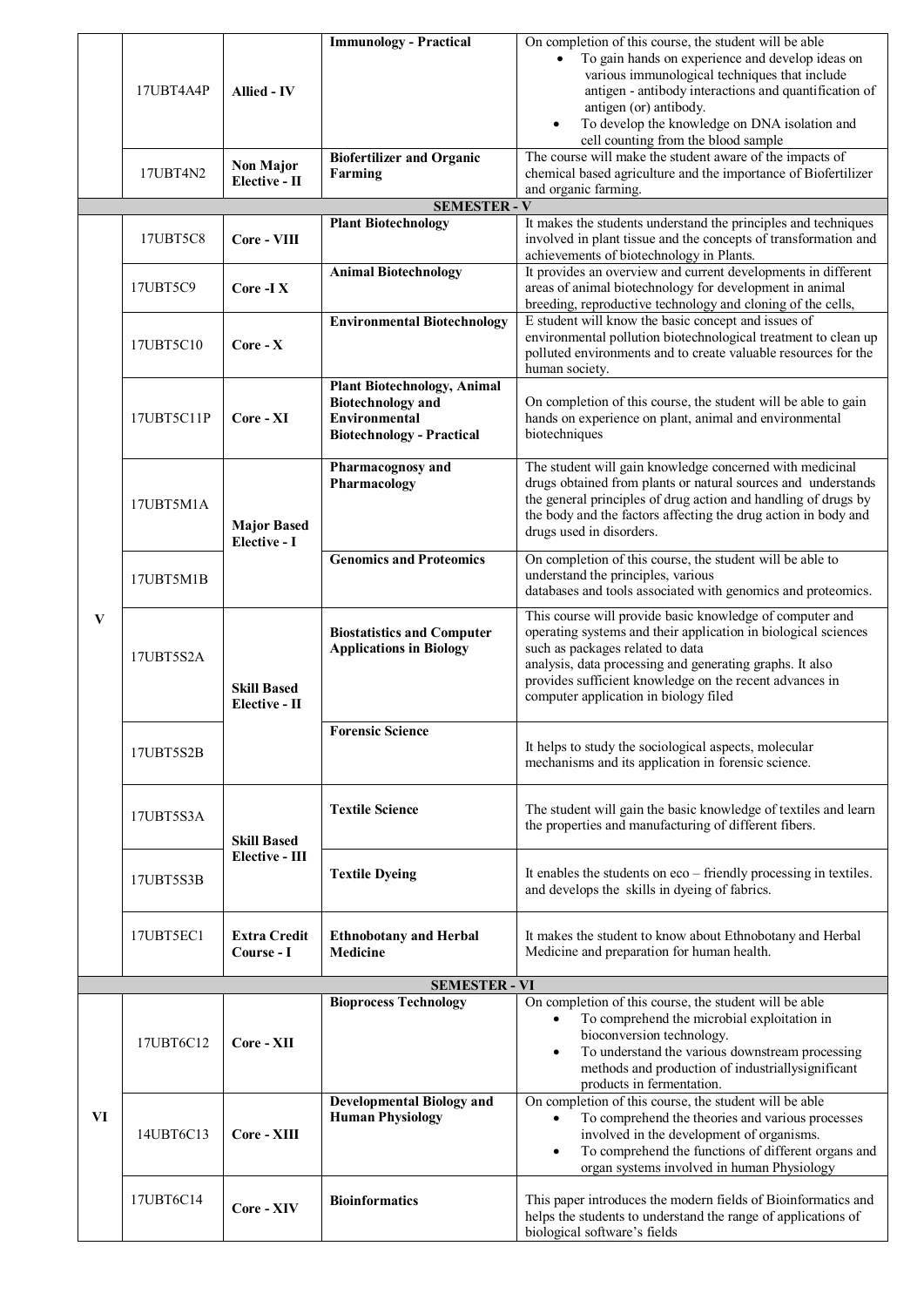| 17UBT6C15P | Core - XV                            | <b>Bioprocess Technology,</b><br><b>Developmental Biology and</b><br>Human<br>Physiology, Bioinformatics -<br><b>Practical</b> | On completion of this course, the student will be able<br>To understand the principle of bioreactor operating<br>$\bullet$<br>system and exploitation of industrially important<br>microbes in bioconversion technology.<br>To visualize the developmental stages of model<br>$\bullet$<br>organisms and to understand the physiology of<br>animals<br>To understand the basic principle of Bioinformatics<br>$\bullet$<br>and Bioinformatics tools. |
|------------|--------------------------------------|--------------------------------------------------------------------------------------------------------------------------------|------------------------------------------------------------------------------------------------------------------------------------------------------------------------------------------------------------------------------------------------------------------------------------------------------------------------------------------------------------------------------------------------------------------------------------------------------|
| 17UBT6M2A  | <b>Major Based</b><br>Elective - II  | <b>Cancer and Stem Cell</b><br><b>Biology</b>                                                                                  | It enables the student to gain deep understanding on the basic<br>processes related to the cancer, growth, causes, and its<br>differentiation and to study the multipotent and pluripotent<br>stem cells from various sources, its application and regulation                                                                                                                                                                                        |
| 17UBT6M2B  |                                      | <b>Food Biotechnology</b>                                                                                                      | It helps the student to understand the principles of food<br>processing, preservation and manufacture                                                                                                                                                                                                                                                                                                                                                |
| 17UBT6M3A  | <b>Major Based</b><br>Elective - III | <b>IPR, Biosafety and Bioethics</b>                                                                                            | It makes the student aware of the intellectual property rights,<br>biosafety of genetically engineered products and guidelines in<br>India and also to understand the ethical implications in<br>biotechnological applications.                                                                                                                                                                                                                      |
| 17UBT6M3B  |                                      | <b>Analytical Techniques in</b><br><b>Biotechnology</b>                                                                        | On completion of this course, the student will be able to<br>comprehend the principles of<br>analytical techniques involved in Biotechnology.                                                                                                                                                                                                                                                                                                        |
| 17UBT6EC2  | <b>Extra Credit</b><br>Course-II     | <b>Marine Ecology and</b><br><b>Biodiversity Conservation</b>                                                                  | It encourages the student for self-learning in the field of<br>Marine ecology and Biodiversity<br>Conservation.                                                                                                                                                                                                                                                                                                                                      |

# **M. Sc Biotechnology Course Outcomes**

| <b>SEM</b> | <b>COURSE</b><br><b>CODE</b> | <b>COURSE</b>      | <b>COURSE TITLE</b>                                       | <b>Course Learning Outcomes (CLO)</b>                                                                                                                                                                                                                                                                                                                     |  |  |
|------------|------------------------------|--------------------|-----------------------------------------------------------|-----------------------------------------------------------------------------------------------------------------------------------------------------------------------------------------------------------------------------------------------------------------------------------------------------------------------------------------------------------|--|--|
|            | <b>SEMESTER - I</b>          |                    |                                                           |                                                                                                                                                                                                                                                                                                                                                           |  |  |
|            | 17PBT1C1                     | Core - I           | <b>Cell Biology</b>                                       | The course provide a thorough knowledge on structure and<br>function of cells, cellular signalling,<br>protein trafficking, bio molecules and cellular development                                                                                                                                                                                        |  |  |
|            | 17PBT1C2                     | $Core - II$        | <b>Advanced Biochemistry</b>                              | The student will be made aware of biochemical processes<br>responsible for the formation, breakdown and interconversion<br>of carbohydrates, metabolism of amino acids, fatty acids and<br>nucleic acids.                                                                                                                                                 |  |  |
| I          | 17PBT1C3                     | $Core - III$       | <b>Immunology</b> and<br>Immunotechnology                 | On completion of this course, the student will be able<br>To comprehend the different components and<br>$\bullet$<br>mechanisms involved in immune systemand their<br>contributions in elucidating different types of<br>immune response.<br>To understand the various advanced techniques and<br>technologies associated withimmunological<br>reactions. |  |  |
|            | 17PBT1C4P                    | Core - IV          | <b>Immunology and Immunotech</b><br>- Practical           | Cell biology, Advanced bioche It enables the student to develop knowledge on various types<br>of macromolecules, cells and cell division stages and also<br>helps to gain skill based knowledge on techniques associated<br>with immunological reactions.                                                                                                 |  |  |
|            | 17PBT1CE1A                   | <b>Elective -I</b> | <b>Bioinstrumentation</b>                                 | The students will gain knowledge of working principle, types<br>of microscope and centrifugation.<br>And application of different types of centrifuges and<br>electrochemical methods.                                                                                                                                                                    |  |  |
|            | 17PBT1CE1B                   |                    | <b>Enzymology and Enzyme</b><br><b>Technology</b>         | It will educate the students to understand the importance of<br>biocatalysts and imparts the knowledge on enzyme inhibition,<br>sources and applications of enzymes.                                                                                                                                                                                      |  |  |
|            |                              |                    | <b>SEMESTER - II</b>                                      |                                                                                                                                                                                                                                                                                                                                                           |  |  |
| П          | 17PBT2C5                     | $Core - V$         | <b>Applied Microbiology</b>                               | It provides information on the applied aspects of soil microbes<br>and its role in<br>biogeochemical cycling, use of microbes as biofertilizer and<br>also the methods involved in food preservation, production of<br>industrially important<br>compounds and sterile pharmaceutical products.                                                           |  |  |
|            | 17PBT2C6                     | $Core - VI$        | <b>Molecular Biology and</b><br><b>Microbial Genetics</b> | It gives a basic knowledge on genetic material, nucleic acids,<br>central dogma ofmolecular biology and DNA repair<br>mechanisms And in-depth knowledge on gene expression and<br>variations involved with the<br>regulation of gene expression in prokaryotic system.                                                                                    |  |  |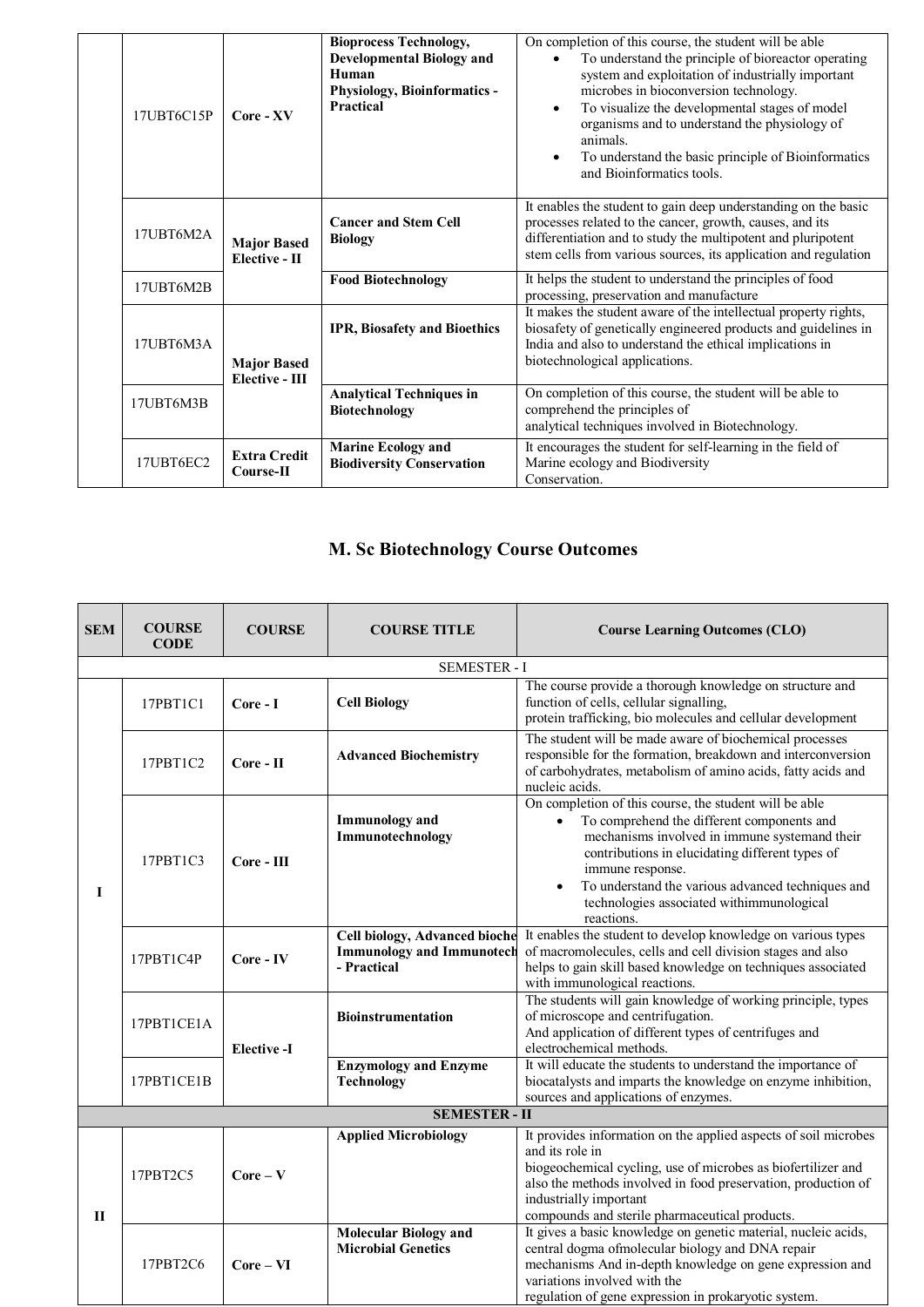|                | 17PBT2C7    | $Core - VII$                                                                                                                                 | <b>Recombinant DNA</b><br><b>Technology</b>                                                                                                                | It makes the student to understand the role of enzymes,<br>properties of vectors, methodologies and<br>applications of Recombinant DNA technology and to discuss<br>different types of PCR, its principle, applications and its<br>sequencing methods. |  |
|----------------|-------------|----------------------------------------------------------------------------------------------------------------------------------------------|------------------------------------------------------------------------------------------------------------------------------------------------------------|--------------------------------------------------------------------------------------------------------------------------------------------------------------------------------------------------------------------------------------------------------|--|
|                | 17PBT2C8P   | $Core - VIII$                                                                                                                                | <b>Applied Microbiology,</b><br><b>Molecular Biology and</b><br><b>Microbial</b><br><b>Genetics &amp; Recombinant</b><br><b>DNA Technology - practical</b> | The course gives hands on experience in Applied<br>microbiology, Molecular biology and<br>Recombinant DNA technology techniques                                                                                                                        |  |
|                | 17PBT2CE2A  | <b>Elective-II</b>                                                                                                                           | <b>Biopharmaceuticals in</b><br>Nanomedicine                                                                                                               | The student will be exposed to the history, pharmaceutical<br>products and sources of Biopharmaceuticals and enable them<br>in understanding the designing, producing novel nano<br>biologics and nanoethics                                           |  |
|                | 17PBT2CE2B  |                                                                                                                                              | <b>Stem cell biology</b><br>course code:                                                                                                                   | It provides the students with wide-range of topics related to<br>stem cell and to get familiarize with applications of stem cells<br>in regenerative medicine.                                                                                         |  |
|                |             |                                                                                                                                              | <b>SEMESTER - III</b>                                                                                                                                      |                                                                                                                                                                                                                                                        |  |
|                | 17PBT3C9    | Core - IX                                                                                                                                    | <b>Plant Biotechnology</b>                                                                                                                                 | The course will make the student to understand the principles<br>and techniques involved in plant tissue culture and to learn the<br>concepts of transformation and other achievements in Plant<br>Biotechnology.                                      |  |
|                | 17PBT 3C10  | $Core - X$                                                                                                                                   | <b>Animal Biotechnology</b>                                                                                                                                | The course will make the student understand the culture<br>techniques, concepts and achievements in animal systems and<br>the developmental stages in animals and humans.                                                                              |  |
|                | 17PBT3C11   | Allied – XI                                                                                                                                  | <b>Bioinformatics and</b><br><b>Biostatistics</b>                                                                                                          | It helps the student to understand the basics of Bioinformatics<br>and Biostatistics and the application of biological software's<br>fields                                                                                                            |  |
| $\mathbf{III}$ | 17PBT3C12P  | <b>Plant Biotechnology, Animal</b><br>Biotechnology,<br><b>Bioinformatics and</b><br><b>Allied - XII</b><br><b>Biostatistics - Practical</b> |                                                                                                                                                            | The course will make the student experts in both wet and dry<br>lab of plan and animal biotechnology                                                                                                                                                   |  |
|                | 17PBT3CE3A  | Elective - III                                                                                                                               | <b>Research Methodology, IPR</b><br>and Biosafety                                                                                                          | It gives an understanding about research, IPR & Legal<br>Protection and the process of Patent Filing, Infringement and<br><b>Biosafety</b>                                                                                                             |  |
|                | 17PBT 3CE3B |                                                                                                                                              | <b>Genomics and Proteomics</b>                                                                                                                             | The students will be able to understand the various techniques<br>in Genome analysis and to<br>understand the applications of proteomics in different fields.                                                                                          |  |
|                | 17PBT 3CE1  | Extra credit -I                                                                                                                              | <b>Genetic Toxicology</b>                                                                                                                                  | It helps the student to study the relationship of genetic<br>toxicology and to describe the effects of radiation and<br>chemical mutagens upon the environment and the possible<br>effects on humans.                                                  |  |
|                |             |                                                                                                                                              | <b>SEMESTER - IV</b>                                                                                                                                       |                                                                                                                                                                                                                                                        |  |
|                | 17PBT4C13   | $Core-XIII$                                                                                                                                  | <b>Industrial Biotechnology</b>                                                                                                                            | This course enables the student to study the overall industrial<br>bioprocess so as to help them to manipulate the process to the<br>requirement of the industrial needs and to study the bulk<br>production of commercially important Bioproducts.    |  |
|                | 17PBT4C14   | $Core - XIV$                                                                                                                                 | Environmental<br><b>Biotechnology</b>                                                                                                                      | It makes the student to understand the principles of<br>microbiological treatment to clean up polluted<br>environments and to create valuable resources for the human<br>society.                                                                      |  |
| $\mathbf{IV}$  | 17PBT4C15   | Core-XV                                                                                                                                      | <b>Industrial Biotechnology</b><br>and Environmental<br>Biotechnology-<br>Practical                                                                        | It helps the student to understand the concepts involved in<br>production of biomass and to determine the physical and<br>chemical parameters from water samples.                                                                                      |  |
|                | 17PBT4PW    | Project                                                                                                                                      | Project work                                                                                                                                               | The main objective of Project and viva voice is to<br>inculcate Research interest among students and this gives<br>practical exposure and hands-on experience which will equip<br>the students in their research work                                  |  |
|                | 17PBT4EC2   | Extra Credit -II                                                                                                                             | <b>Agricultural Biotechnology</b>                                                                                                                          | It helps the students to understand the importance of traditional<br>and modern agricultural                                                                                                                                                           |  |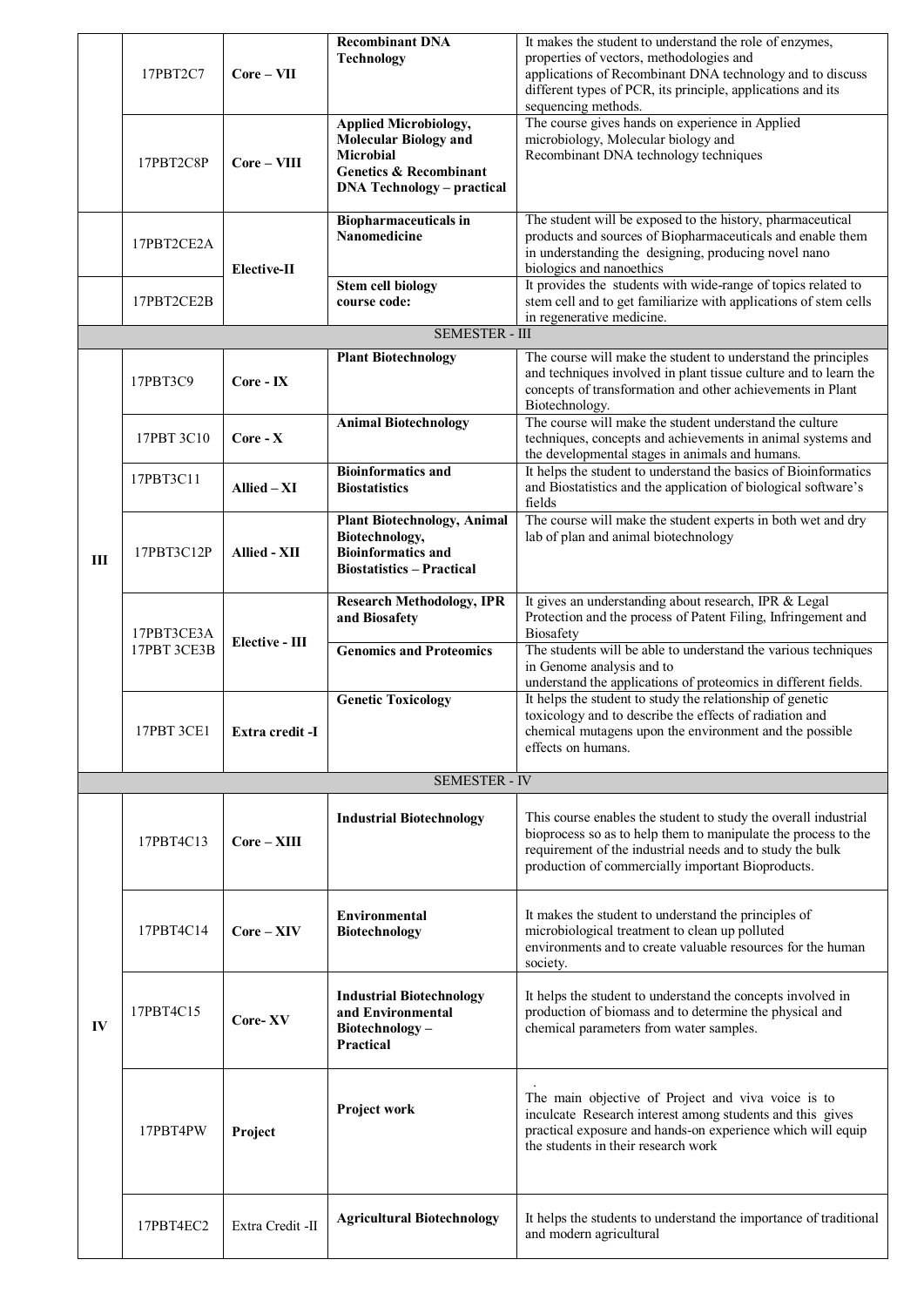| <b>SEM</b> | <b>COURSE</b><br><b>CODE</b> | <b>COURSE</b>   | <b>COURSE TITLE</b>                         | <b>Course Learning Outcomes (CLO)</b>                                                                                                                                                                                                                                                |
|------------|------------------------------|-----------------|---------------------------------------------|--------------------------------------------------------------------------------------------------------------------------------------------------------------------------------------------------------------------------------------------------------------------------------------|
|            |                              |                 | <b>SEMESTER - I</b>                         |                                                                                                                                                                                                                                                                                      |
|            | 18MPBT1C1                    | Core-I          | <b>Research Methodology</b>                 | It helps the student to understand the working principles, construent<br>and applications of the instruments often used in the studies relat<br>Various disciplines of Biological Sciences and to understand the<br>concept of Research and learn the techniques of paper writing an |
|            | 18MPBT1C2                    | Core-II         | <b>Modern Biotechnology</b>                 | The course makes the student to understand the basic structure and<br>Functioning of the genetic system and to understand the molecul                                                                                                                                                |
|            | <b>18MPBT1C3</b>             | $Core-III$      | <b>Stem Cell Research</b>                   | To provide knowledge in the science of working with stem cells,<br>and devising ways to treat different diseases by replacing damage<br>dysfunctional tissue with healthy new tissue.                                                                                                |
|            | <b>18MPBT1C3</b>             |                 | Nanoparticle and nanomedicine               | To provide an in-depth learning to the students in field of nanote<br>awareness & knowledge of different organization requirement an<br>through varied subjects and training methodology in students.                                                                                |
|            | 18MPBT1C4                    | Core-IV         | <b>Teaching and Learning</b><br>Methodology | It makes the student to understand and study the modern method<br>learning technique.                                                                                                                                                                                                |
|            | <b>18MPRT 2PW</b>            | Project<br>work | <b>Dissertation</b>                         | The main objective of Project and viva voice is to<br>inculcate Research interest among students and this gives<br>practical exposure and hands-on experience which will equip<br>the students in their research work                                                                |

### **M. Phil Biotechnology Course Outcomes**

# **P.G Diploma in Fermentation Technology (P.G.D.F.T)**

| <b>SEM</b> | <b>COURSE</b><br><b>CODE</b> | <b>COURSE</b> | <b>COURSE TITLE</b>                                          | <b>Course Learning Outcomes (CLO)</b>                                                                                                                                          |  |  |  |  |
|------------|------------------------------|---------------|--------------------------------------------------------------|--------------------------------------------------------------------------------------------------------------------------------------------------------------------------------|--|--|--|--|
|            | <b>SEMESTER - I</b>          |               |                                                              |                                                                                                                                                                                |  |  |  |  |
| Т          | 17PDFT1C1                    | Core - I      | <b>Biomolecules and Microbial</b><br>Biochemistry            | It helps the students to understand the molecular architecture of<br>eukaryotic cells and organelles, including macromolecules.                                                |  |  |  |  |
|            | 17PDFT1C2                    | Core - II     | Biocatalaysis and Biotransformations                         | It makes the student to identify enzymes of interest for target<br>biotransformations by genome.                                                                               |  |  |  |  |
|            | 17PDFT1C3                    | Core - III    | Microbiology of Industrial<br>Fermentation                   | It enables the student to understand microbial fermentation and<br>microbes in the production of industrially important products.                                              |  |  |  |  |
|            | 17PDFT1C4                    | Core - IV     | Principles of Fermentation<br>Technology                     | It introduces the students to fermenter and its operation in<br>fermentation. The knowledge on fermentation process enable<br>students to manipulate microbes for improvement. |  |  |  |  |
|            | 17PDFT1C5/P                  | $Core - V$    | Microbiology, Enzymolgy and<br>Fermentation - practical      | It trains the students to understand the concepts of fermenter,<br>and microbial enzymes                                                                                       |  |  |  |  |
|            | <b>SEMESTER - II</b>         |               |                                                              |                                                                                                                                                                                |  |  |  |  |
| П          | 17PDFT2C1                    | $Core - VI$   | Bioseparations and<br>Biological<br>Techniques               | It empower the students with the concepts and principles<br>of Biological techniques.                                                                                          |  |  |  |  |
|            | 17PDFT2C2                    | $Core - VII$  | Animal and Plant cell<br><b>Bioprocesses</b>                 | It makes the student to understand the critical relationship amo<br>cell culture                                                                                               |  |  |  |  |
|            | 17PDFT2C3                    | $Core - VIII$ | Downstream processes<br>and<br><b>Fermentation Economics</b> | It makes the student to learn about the structural features of the<br>components of downstream process.                                                                        |  |  |  |  |
|            | 17PDFT2C4                    | $Core - IX$   | <b>Industrial Fermentation</b><br>Processes                  | It makes the student to understand the potential scientific<br>consequences of industrial fermentation products.                                                               |  |  |  |  |
|            | 17PDFT2C5/P                  | $Core - X$    | Bioprocess - practical                                       | It makes the student to understand the concepts, principles and<br>design of a fermenter                                                                                       |  |  |  |  |